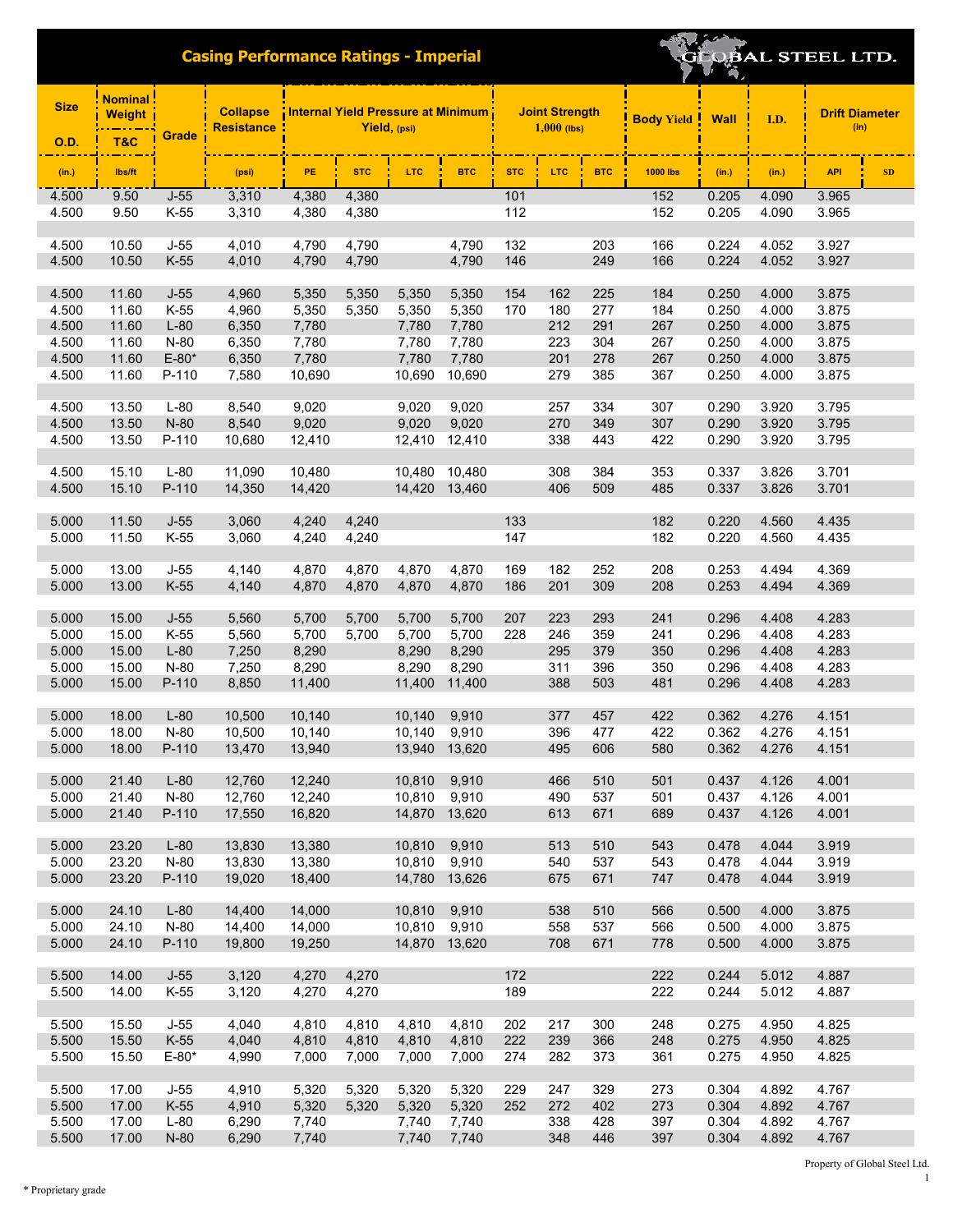| <b>Size</b>    | <b>Nominal</b><br>Weight |                  | <b>Collapse</b><br><b>Resistance</b> |                |                | Internal Yield Pressure at Minimum<br>Yield, (psi) |                |            | <b>Joint Strength</b><br>$1,000$ (lbs) |            | <b>Body Yield</b> | <b>Wall</b>    | I.D.           | <b>Drift Diameter</b><br>(in) |       |
|----------------|--------------------------|------------------|--------------------------------------|----------------|----------------|----------------------------------------------------|----------------|------------|----------------------------------------|------------|-------------------|----------------|----------------|-------------------------------|-------|
| <b>O.D.</b>    | <b>T&amp;C</b>           | <b>Grade</b>     |                                      |                |                |                                                    |                |            |                                        |            |                   |                |                |                               |       |
| (in.)          | lbs/ft                   |                  | (psi)                                | PE             | <b>STC</b>     | LTC.                                               | <b>BTC</b>     | <b>STC</b> | <b>LTC</b>                             | <b>BTC</b> | <b>1000 lbs</b>   | (in.)          | (in.)          | <b>API</b>                    | SD    |
| 5.500          | 17.00                    | $E-80*$          | 6,290                                | 7,740          | 7,740          | 7,740                                              | 7,740          | 312        | 320                                    | 410        | 397               | 0.304          | 4.892          | 4.767                         |       |
| 5.500          | 17.00                    | P-110            | 7,480                                | 10,640         |                | 10,640                                             | 10,640         |            | 445                                    | 568        | 546               | 0.304          | 4.892          | 4.767                         |       |
|                |                          |                  |                                      |                |                |                                                    |                |            |                                        |            |                   |                |                |                               |       |
| 5.500          | 20.00                    | $L-80$           | 8,830                                | 9,190          |                | 9,190                                              | 8,990          |            | 416                                    | 503        | 466               | 0.361          | 4.778          | 4.653                         |       |
| 5.500          | 20.00                    | N-80             | 8,830                                | 9,190          |                | 9,190                                              | 8,990          |            | 428                                    | 524        | 466               | 0.361          | 4.778          | 4.653                         |       |
| 5.500          | 20.00                    | P-110            | 11,100                               | 12,630         |                | 12,630                                             | 12,360         |            | 548                                    | 667        | 641               | 0.361          | 4.778          | 4.653                         |       |
| 5.500          | 23.00                    | $L-80$           | 11,160                               | 10,560         |                | 9,880                                              | 8,990          |            | 489                                    | 550        | 530               | 0.415          | 4.670          | 4.545                         |       |
| 5.500          | 23.00                    | $N-80$           | 11,160                               | 10,560         |                | 9,880                                              | 8,990          |            | 502                                    | 579        | 530               | 0.415          | 4.670          | 4.545                         |       |
| 5.500          | 23.00                    | P-110            | 14,540                               | 14,530         |                | 13,580                                             | 12,360         |            | 643                                    | 724        | 729               | 0.415          | 4.670          | 4.545                         |       |
|                |                          |                  |                                      |                |                |                                                    |                |            |                                        |            |                   |                |                |                               |       |
| 5.500          | 26.00                    | P-110            | 17,400                               | 16,660         |                | 13,580                                             | 12,360         |            | 748                                    | 724        | 826               | 0.476          | 4.548          | 4.423                         |       |
| 5.625          | 26.70                    | $L-80$           | 12,420                               | 11,870         |                | 9,880                                              | 8.990          |            | 488                                    | 550        | 617               | 0.477          | 4.671          |                               | 4.544 |
| 5.625          | 26.70                    | P-110            | 17,080                               | 16,320         |                | 13,580                                             | 12,360         |            | 642                                    | 724        | 849               | 0.477          | 4.671          |                               | 4.544 |
|                |                          |                  |                                      |                |                |                                                    |                |            |                                        |            |                   |                |                |                               |       |
| 6.625          | 20.00                    | $H-40$           | 2,520                                | 3,040          | 3,040          |                                                    |                | 184        |                                        |            | 229               | 0.288          | 6.049          | 5.924                         |       |
| 6.625          | 20.00                    | $J-55$           | 2,970                                | 4,180          | 4,180          | 4,180                                              | 4,180          | 245        | 266                                    | 374        | 315               | 0.288          | 6.049          | 5.924                         |       |
| 6.625          | 20.00                    | $K-55$           | 2,970                                | 4,180          | 4,180          | 4,180                                              | 4,180          | 267        | 290                                    | 453        | 315               | 0.288          | 6.049          | 5.924                         |       |
| 6.625          | 24.00                    | $J-55$           | 4,560                                | 5,110          | 5,110          | 5,110                                              | 5,110          | 314        | 340                                    | 453        | 382               | 0.352          | 5.921          | 5.796                         |       |
| 6.625          | 24.00                    | $K-55$           | 4,560                                | 5,110          | 5,110          | 5,110                                              | 5,110          | 342        | 372                                    | 548        | 382               | 0.352          | 5.921          | 5.796                         |       |
| 6.625          | 24.00                    | $L-80$           | 5,760                                | 7,440          |                | 7,440                                              | 7,440          |            | 473                                    | 592        | 555               | 0.352          | 5.921          | 5.796                         |       |
| 6.625          | 24.00                    | $N-80$           | 5,760                                | 7,440          |                | 7,440                                              | 7,440          |            | 481                                    | 615        | 555               | 0.352          | 5.921          | 5.796                         |       |
| 6.625          | 24.00                    | P-110            | 6,730                                | 10,230         |                | 10,230                                             | 10,230         |            | 641                                    | 786        | 763               | 0.352          | 5.921          | 5.796                         |       |
|                |                          |                  |                                      |                |                |                                                    |                |            |                                        |            |                   |                |                |                               |       |
| 6.625          | 28.00                    | $L-80$           | 8,170                                | 8,810          |                | 8,810                                              | 8,810          |            | 576                                    | 693        | 651               | 0.417          | 5.791          | 5.666                         |       |
| 6.625          | 28.00                    | $N-80$           | 8,170                                | 8,810          |                | 8,810                                              | 8,810          |            | 586                                    | 721        | 651               | 0.417          | 5.791          | 5.666                         |       |
| 6.625          | 28.00                    | P-110            | 10,160                               | 12,120         |                | 12,120                                             | 12,120         |            | 781                                    | 922        | 895               | 0.417          | 5.791          | 5.666                         |       |
| 6.625          | 32.00                    | $L-80$           | 10,320                               | 10,040         |                | 10,040                                             | 9,820          |            | 666                                    | 783        | 734               | 0.475          | 5.675          | 5.55                          |       |
| 6.625          | 32.00                    | $N-80$           | 10,320                               | 10,040         |                | 10,040                                             | 9,820          |            | 677                                    | 814        | 734               | 0.475          | 5.675          | 5.55                          |       |
| 6.625          | 32.00                    | P-110            | 13,220                               | 13,800         |                | 13,800                                             | 13,500         |            | 904                                    | 1,040      | 1,009             | 0.475          | 5.675          | 5.55                          |       |
|                |                          |                  |                                      |                |                |                                                    |                |            |                                        |            |                   |                |                |                               |       |
| 7.000          | 17.00                    | $H-40$           | 1,420                                | 2,310          | 2,310          |                                                    |                | 141        |                                        |            | 196               | 0.231          | 6.538          | 6.413                         |       |
| 7.000          | 17.00                    | $J-55$           | 1,630                                | 3,180          | 3,180          | 3,180                                              | 3,180          | 187        | 206                                    | 319        | 270               | 0.231          | 6.538          | 6.413                         |       |
|                |                          |                  |                                      |                |                |                                                    |                |            |                                        |            |                   |                |                |                               |       |
| 7.000          | 20.00                    | $H-40$           | 1,970                                | 2,720          | 2,720          |                                                    |                | 176        |                                        |            | 230               | 0.272          | 6.456          | 6.331                         |       |
| 7.000<br>7.000 | 20.00<br>20.00           | $J-55$<br>$K-55$ | 2,270<br>2,270                       | 3,740          | 3,740<br>3,740 | 3,740<br>3,740                                     | 3,740<br>3,740 | 234<br>254 | 257<br>281                             | 373<br>451 | 316<br>316        | 0.272<br>0.272 | 6.456<br>6.456 | 6.331<br>6.331                |       |
|                |                          |                  |                                      | 3,740          |                |                                                    |                |            |                                        |            |                   |                |                |                               |       |
| 7.000          | 23.00                    | $J-55$           | 3,270                                | 4,360          | 4,360          | 4,360                                              | 4,360          | 284        | 313                                    | 432        | 366               | 0.317          | 6.366          | 6.241                         | 6.250 |
| 7.000          | 23.00                    | K-55             | 3,270                                | 4,360          | 4,360          | 4,360                                              | 4,360          | 309        | 341                                    | 522        | 366               | 0.317          | 6.366          | 6.241                         | 6.250 |
| 7.000          | 23.00                    | $L-80$           | 3,830                                | 6,340          |                | 6,340                                              | 6,340          |            | 435                                    | 565        | 532               | 0.317          | 6.366          | 6.241                         | 6.250 |
| 7.000          | 23.00                    | N-80             | 3,830                                | 6,340          |                | 6,340                                              | 6,340          |            | 442                                    | 588        | 532               | 0.317          | 6.366          | 6.241                         | 6.250 |
| 7.000          | 23.00                    | $E-80*$          | 3,830                                | 6,340          | 6,340          | 6,340                                              | 6,340          | 389        | 428                                    | 543        | 532               | 0.317          | 6.366          | 6.241                         | 6.250 |
|                |                          |                  |                                      |                |                |                                                    |                |            |                                        |            |                   |                |                |                               |       |
| 7.000<br>7.000 | 26.00                    | $J-55$           | 4,320<br>4,320                       | 4,980<br>4,980 | 4,980          | 4,980                                              | 4,980          | 334<br>364 | 367<br>401                             | 490        | 415<br>415        | 0.362<br>0.362 | 6.276<br>6.276 | 6.151<br>6.151                |       |
| 7.000          | 26.00<br>26.00           | K-55<br>$L-80$   | 5,410                                | 7,240          | 4,980          | 4,980<br>7,240                                     | 4,980<br>7,240 |            | 511                                    | 592<br>641 | 604               | 0.362          | 6.276          | 6.151                         |       |
| 7.000          | 26.00                    | N-80             | 5,410                                | 7,240          |                | 7,240                                              | 7,240          |            | 519                                    | 667        | 604               | 0.362          | 6.276          | 6.151                         |       |
| 7.000          | 26.00                    | $E-80*$          | 5,410                                | 7,240          | 7,240          | 7,240                                              | 7,240          | 458        | 502                                    | 616        | 604               | 0.362          | 6.276          | 6.151                         |       |
| 7.000          | 26.00                    | P-110            | 6,230                                | 9,950          |                | 9,950                                              | 9,950          |            | 693                                    | 853        | 830               | 0.362          | 6.276          | 6.151                         |       |
|                |                          |                  |                                      |                |                |                                                    |                |            |                                        |            |                   |                |                |                               |       |
| 7.000          | 29.00                    | $L-80$           | 7,020                                | 8,160          |                | 8,160                                              | 8,160          |            | 587                                    | 718        | 676               | 0.408          | 6.184          | 6.059                         | 6.125 |
| 7.000          | 29.00                    | N-80             | 7,020                                | 8,160          |                | 8,160                                              | 8,160          |            | 597                                    | 746        | 676               | 0.408          | 6.184          | 6.059                         | 6.125 |
| 7.000          | 29.00                    | P-110            | 8,530                                | 11,220         |                | 11,220 11,220                                      |                |            | 797                                    | 955        | 929               | 0.408          | 6.184          | 6.059                         | 6.125 |

**EOBAL STEEL LTD.** 

2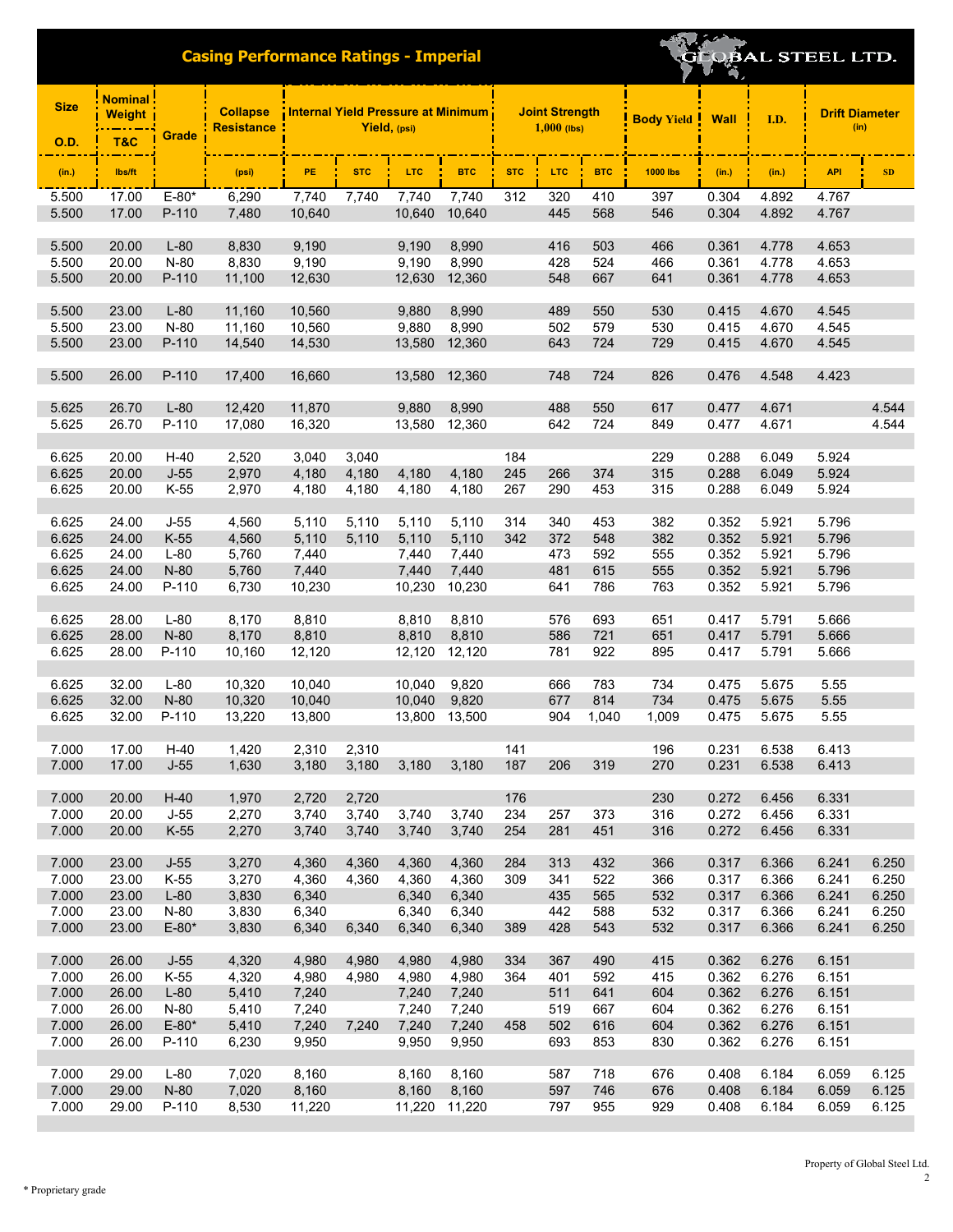|  |  | BAL STEEL LTD. |  |
|--|--|----------------|--|
|  |  |                |  |

| <b>Size</b>    | <b>Nominal:</b><br>Weight |                  | <b>Collapse</b><br><b>Resistance</b> | Internal Yield Pressure at Minimum<br>Yield, (psi) |                |                  |                |            | <b>Joint Strength</b><br>$1,000$ (lbs) |                | <b>Body Yield Wall</b> |                | I.D.           | <b>Drift Diameter</b><br>(in) |                |
|----------------|---------------------------|------------------|--------------------------------------|----------------------------------------------------|----------------|------------------|----------------|------------|----------------------------------------|----------------|------------------------|----------------|----------------|-------------------------------|----------------|
| <b>O.D.</b>    | T&C                       | Grade            |                                      |                                                    |                |                  |                |            |                                        |                |                        |                |                |                               |                |
| (in.)          | lbs/ft                    |                  | (psi)                                | PE.                                                | <b>STC</b>     | LTC              | <b>BTC</b>     | <b>STC</b> | <b>LTC</b>                             | <b>BTC</b>     | <b>1000 lbs</b>        | (in.)          | (in.)          | <b>API</b>                    | SD             |
| 7.000          | 32.00                     | $L-80$           | 8,610                                | 9,060                                              |                | 9,060            | 8,460          |            | 661                                    | 791            | 745                    | 0.453          | 6.094          | 5.969                         | 6.000          |
| 7.000          | 32.00                     | $N-80$           | 8,610                                | 9,060                                              |                | 9,060            | 8,460          |            | 672                                    | 823            | 745                    | 0.453          | 6.094          | 5.969                         | 6.000          |
| 7.000          | 32.00                     | P-110            | 10,780                               | 12,460                                             |                | 12,460           | 11,640         |            | 897                                    | 1,053          | 1,025                  | 0.453          | 6.094          | 5.969                         | 6.000          |
|                |                           | $L-80$           | 10,180                               |                                                    |                | 9,240            |                |            |                                        |                | 814                    |                |                | 5.879                         |                |
| 7.000<br>7.000 | 35.00<br>35.00            | N-80             | 10,180                               | 9,960<br>9,960                                     |                | 9,240            | 8,460<br>8,460 |            | 734<br>746                             | 833<br>876     | 814                    | 0.498<br>0.498 | 6.004<br>6.004 | 5.879                         |                |
| 7.000          | 35.00                     | P-110            | 13,020                               | 13,700                                             |                | 12,700           | 11,640         |            | 996                                    | 1,096          | 1,119                  | 0.498          | 6.004          | 5.879                         |                |
|                |                           |                  |                                      |                                                    |                |                  |                |            |                                        |                |                        |                |                |                               |                |
| 7.000          | 38.00                     | $L-80$           | 11,390                               | 10,800                                             |                | 9,240            | 8,460          |            | 801                                    | 832            | 877                    | 0.54           | 5.92           | 5.795                         | 5.875          |
| 7.000          | 38.00                     | $N-80$           | 11,390                               | 10,800                                             |                | 9,240            | 8,460          |            | 814                                    | 876            | 877                    | 0.54           | 5.92           | 5.795                         | 5.875          |
| 7.000          | 38.00                     | P-110            | 15,140                               | 14,850                                             |                | 12,700           | 11,640         |            | 1,087                                  | 1,096          | 1,205                  | 0.54           | 5.92           | 5.795                         | 5.875          |
|                |                           |                  |                                      |                                                    |                |                  |                |            |                                        |                |                        |                |                |                               |                |
| 7.000          | 41.00                     | P-110            | 16,990                               | 16,230                                             |                | 12,700           | 11,640         |            | 1,111                                  | 1,096          | 1,307                  | 0.59           | 5.82           | 5.695                         |                |
| 7.625          | 24.00                     | $H-40$           | 2,030                                | 2,750                                              | 2,750          |                  |                | 212        |                                        |                | 276                    | 0.3            | 7.025          | 6.900                         |                |
|                |                           |                  |                                      |                                                    |                |                  |                |            |                                        |                |                        |                |                |                               |                |
| 7.625          | 26.40                     | $J-55$           | 2,890                                | 4,140                                              | 4,140          | 4,140            | 4,140          | 315        | 346                                    | 483            | 414                    | 0.328          | 6.969          | 6.844                         |                |
| 7.625          | 26.40                     | $K-55$           | 2,890                                | 4,140                                              | 4,140          | 4,140            | 4,140          | 342        | 377                                    | 581            | 414                    | 0.328          | 6.969          | 6.844                         |                |
| 7.625          | 26.40                     | $L-80$           | 3,400                                | 6,020                                              |                | 6,020            | 6,020          |            | 482                                    | 635            | 602                    | 0.328          | 6.969          | 6.844                         |                |
| 7.625          | 26.40                     | N-80             | 3,400                                | 6,020                                              |                | 6,020            | 6,020          |            | 490                                    | 659            | 602                    | 0.328          | 6.969          | 6.844                         |                |
| 7.625          | 26.40                     | P-110            | 3,920                                | 8,280                                              |                | 8,280            | 8,280          |            | 654                                    | 845            | 827                    | 0.328          | 6.969          | 6.844                         |                |
|                |                           |                  |                                      |                                                    |                |                  |                |            |                                        |                |                        |                |                |                               |                |
| 7.625          | 29.70                     | $L-80$           | 4,790                                | 6,890                                              |                | 6,890            | 6,890          |            | 566                                    | 721            | 683                    | 0.375          | 6.875          | 6.750                         |                |
| 7.625<br>7.625 | 29.70<br>29.70            | $N-80$<br>P-110  | 4,790<br>5,350                       | 6,890<br>9,470                                     |                | 6,890<br>9,470   | 6,890<br>9,470 |            | 575<br>769                             | 749<br>960     | 683<br>940             | 0.375<br>0.375 | 6.875<br>6.875 | 6.750<br>6.750                |                |
|                |                           |                  |                                      |                                                    |                |                  |                |            |                                        |                |                        |                |                |                               |                |
| 7.625          | 33.70                     | $L-80$           | 6,560                                | 7,900                                              |                | 7,900            | 7,900          |            | 664                                    | 820            | 778                    | 0.430          | 6.765          | 6.640                         |                |
| 7.625          | 33.70                     | N-80             | 6,560                                | 7,900                                              |                | 7,900            | 7,900          |            | 674                                    | 852            | 778                    | 0.430          | 6.765          | 6.640                         |                |
| 7.625          | 33.70                     | P-110            | 7,870                                | 10,860                                             |                | 10,860           | 10,860         |            | 901                                    | 1,093          | 1,069                  | 0.430          | 6.765          | 6.640                         |                |
|                |                           |                  |                                      |                                                    |                |                  |                |            |                                        |                |                        |                |                |                               |                |
| 7.625          | 39.00                     | $L-80$           | 8,820                                | 9,180                                              |                | 9,180            | 9,180          |            | 786                                    | 945            | 895                    | 0.500          | 6.625          | 6.500                         |                |
| 7.625          | 39.00                     | N-80             | 8,820                                | 9,180                                              |                | 9,180            | 9,180          |            | 798                                    | 981            | 895                    | 0.500          | 6.625          | 6.500                         |                |
| 7.625          | 39.00                     | P-110            | 11,080                               | 12,620                                             |                | 12,620           | 12,620         |            | 1,066                                  | 1,258          | 1,231                  | 0.500          | 6.625          | 6.500                         |                |
|                |                           |                  |                                      |                                                    |                |                  |                |            |                                        |                |                        |                |                |                               |                |
| 7.625<br>7.625 | 42.80<br>42.80            | $L-80$           | 10,810                               | 10,320                                             |                | 10,320<br>10,320 | 9,790          |            | 891<br>905                             | 1,053          | 998<br>998             | 0.562          | 6.501<br>6.501 | 6.376                         |                |
| 7.625          | 42.80                     | N-80<br>P-110    | 10,810<br>13,920                     | 10,320<br>14,190                                   |                | 14,190 13,460    | 9,790          |            | 1,210                                  | 1,093<br>1,402 | 1,372                  | 0.562<br>0.562 | 6.501          | 6.376<br>6.376                |                |
|                |                           |                  |                                      |                                                    |                |                  |                |            |                                        |                |                        |                |                |                               |                |
| 7.625          | 45.30                     | $L-80$           | 11,510                               | 10,920                                             |                | 10,490           | 9,790          |            | 947                                    | 1,109          | 1,051                  | 0.595          | 6.435          | 6.310                         | 6.375          |
| 7.625          | 45.30                     | N-80             | 11,510                               | 10,920                                             |                | 10,490           | 9,790          |            | 962                                    | 1,152          | 1,051                  | 0.595          | 6.435          | 6.310                         | 6.375          |
| 7.625          | 45.30                     | P-110            | 15,430                               | 15,020                                             |                | 14,430           | 13,460         |            | 1,285                                  | 1,477          | 1,446                  | 0.595          | 6.435          | 6.310                         | 6.375          |
|                |                           |                  |                                      |                                                    |                |                  |                |            |                                        |                |                        |                |                |                               |                |
| 7.625          | 47.10                     | $L-80$           | 12,040                               | 11,480                                             |                | 10.490           | 9,790          |            | 997                                    | 1,160          | 1,100                  | 0.625          | 6.375          | 6.250                         |                |
| 7.625          | 47.10                     | N-80             | 12,040                               | 11,480                                             |                | 10,490           | 9,790          |            | 1,013                                  | 1,205          | 1,100                  | 0.625          | 6.375          | 6.250                         |                |
| 7.625          | 47.10                     | P-110            | 16,550                               | 15,780                                             |                | 14,430           | 13,460         |            |                                        | 1,353 1,545    | 1,512                  | 0.625          | 6.375          | 6.250                         |                |
| 7.750          | 46.10                     | $L-80$           | 11,340                               | 10,750                                             |                | 10,490           | 9,790          |            | 841                                    | 1,001          | 1,070                  | 0.595          | 6.56           | 6.435                         | 6.500          |
| 7.750          | 46.10                     | P-110            | 14,990                               | 14,780                                             |                | 14,430 13,460    |                |            |                                        | 1,142 1,334    | 1,471                  | 0.595          | 6.56           | 6.435                         | 6.500          |
|                |                           |                  |                                      |                                                    |                |                  |                |            |                                        |                |                        |                |                |                               |                |
| 8.625          | 24.00                     | $J-55$           | 1,370                                | 2,950                                              | 2,950          |                  |                | 244        |                                        |                | 381                    | 0.264          | 8.097          | 7.972                         |                |
| 8.625          | 24.00                     | K-55             | 1,370                                | 2,950                                              | 2,950          |                  |                | 263        |                                        |                | 381                    | 0.264          | 8.097          | 7.972                         |                |
|                |                           |                  |                                      |                                                    |                |                  |                |            |                                        |                |                        |                |                |                               |                |
| 8.625          | 28.00                     | $H-40$           | 1,610                                | 2,470                                              | 2,470          |                  |                | 233        |                                        |                | 318                    | 0.304          | 8.017          | 7.892                         |                |
|                |                           |                  |                                      |                                                    |                |                  |                |            |                                        |                |                        |                |                |                               |                |
| 8.625          | 32.00                     | $H-40$           | 2,200                                | 2,860                                              | 2,860          |                  |                | 279        | 417                                    |                | 366                    | 0.352          | 7.921          | 7.796                         | 7.875          |
| 8.625<br>8.625 | 32.00<br>32.00            | $J-55$<br>$K-55$ | 2,530<br>2,530                       | 3,930<br>3,930                                     | 3,930<br>3,930 | 3,930<br>3'9'30  | 3,930<br>3,930 | 372<br>402 | 452                                    | 579<br>690     | 503<br>503             | 0.352<br>0.352 | 7.921<br>7.921 | 7.796<br>7.796                | 7.875<br>7.875 |
|                |                           |                  |                                      |                                                    |                |                  |                |            |                                        |                |                        |                |                |                               |                |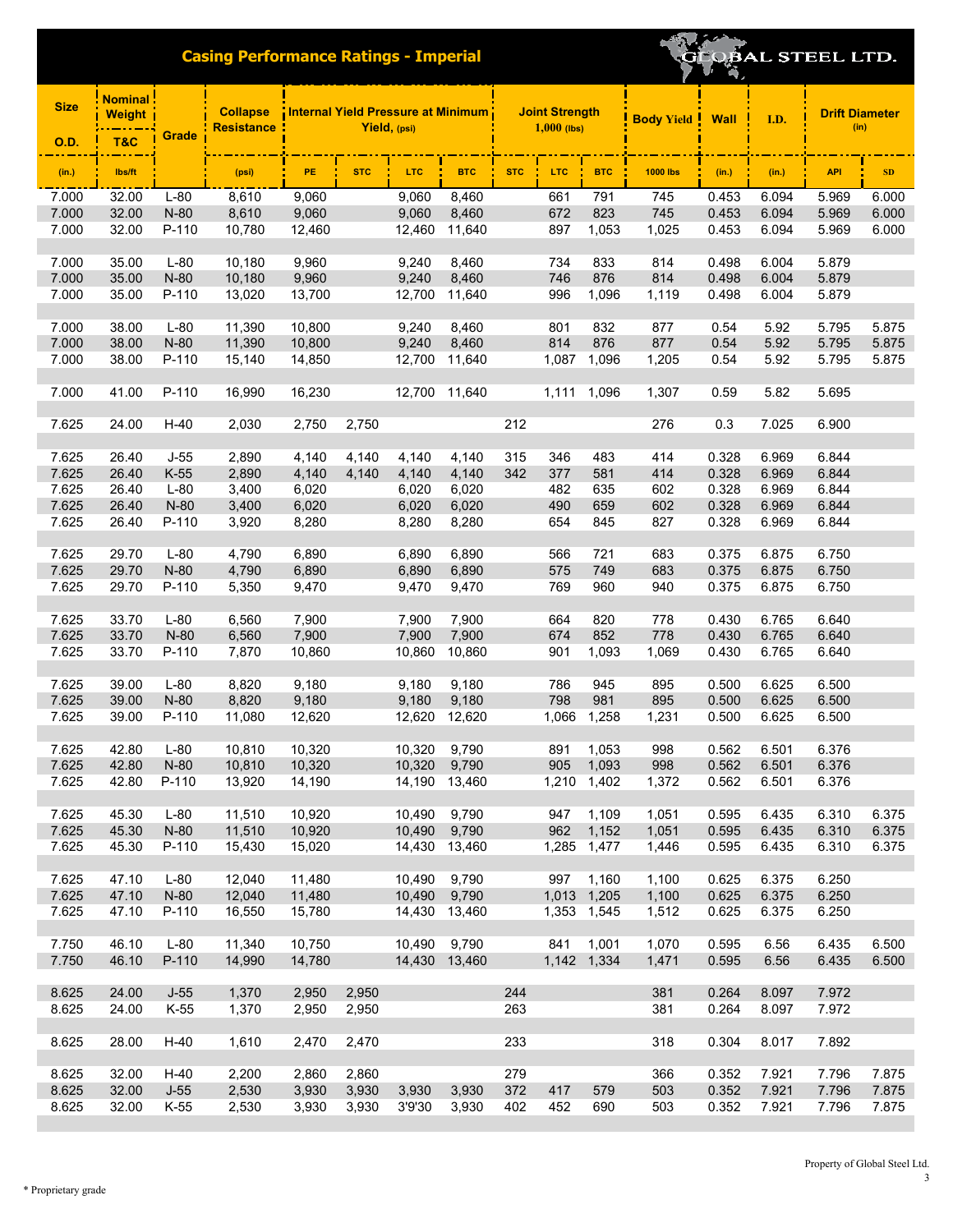| <b>Size</b>      | <b>Nominal</b><br><b>Weight</b> |                | <b>Collapse</b><br><b>Resistance</b> | Internal Yield Pressure at Minimum<br>Yield, (psi) |                |               |                |            | <b>Joint Strength</b><br>$1,000$ (lbs) |              |                 | <b>Body Yield</b><br><b>Wall</b> | I.D.         | <b>Drift Diameter</b><br>(in) |                |
|------------------|---------------------------------|----------------|--------------------------------------|----------------------------------------------------|----------------|---------------|----------------|------------|----------------------------------------|--------------|-----------------|----------------------------------|--------------|-------------------------------|----------------|
| <b>O.D.</b>      | T&C                             | Grade          |                                      |                                                    |                |               |                |            |                                        |              |                 |                                  |              |                               |                |
| (in.)            | lbs/ft                          |                | (psi)                                | PE                                                 | <b>STC</b>     | LTC.          | <b>BTC</b>     | <b>STC</b> | <b>LTC</b>                             | <b>BTC</b>   | <b>1000 lbs</b> | (in.)                            | (in.)        | <b>API</b>                    | <b>SD</b>      |
| 8.625            | 36.00                           | J-55           | 3,450                                | 4,460                                              | 4,460          | 4,460         | 4,460          | 434        | 486                                    | 654          | 568             | 0.400                            | 7.825        | 7.700                         |                |
| 8.625            | 36.00                           | $K-55$         | 3,450                                | 4,460                                              | 4,460          | 4,460         | 4,460          | 468        | 526                                    | 780          | 568             | 0.400                            | 7.825        | 7.700                         |                |
| 8.625            | 36.00                           | $L-80$         | 4,100                                | 6,490                                              |                | 6,490         | 6,490          |            | 678                                    | 864          | 827             | 0.400                            | 7.825        | 7.700                         |                |
| 8.625            | 36.00                           | $N-80$         | 4,100                                | 6,490                                              |                | 6,490         | 6,490          |            | 688                                    | 895          | 827             | 0.400                            | 7.825        | 7.700                         |                |
| 8.625            | 40.00                           | $L-80$         | 5,520                                | 7,300                                              |                | 7,300         | 7,300          |            | 776                                    | 966          | 925             | 0.45                             | 7.725        | 7.600                         | 7.625          |
| 8.625            | 40.00                           | N-80           | 5,520                                | 7,300                                              |                | 7,300         | 7,300          |            | 788                                    | 1,001        | 925             | 0.45                             | 7.725        | 7.600                         | 7.625          |
| 8.625            | 40.00                           | P-110          | 6,390                                | 10,040                                             |                | 10.040        | 10,040         |            | 1,055                                  | 1,228        | 1,271           | 0.45                             | 7.725        | 7.600                         | 7.625          |
| 8.625            | 44.00                           | $L-80$         | 6,950                                | 8,120                                              |                | 8,120         | 8,120          |            | 874                                    | 1,066        | 1,021           | 0.5                              | 7.625        | 7.500                         |                |
| 8.625            | 44.00                           | N-80           | 6,950                                | 8,120                                              |                | 8,120         | 8,120          |            | 887                                    | 1,105        | 1,021           | 0.5                              | 7.625        | 7.500                         |                |
| 8.625            | 44.00                           | P-110          | 8,420                                | 11,160                                             |                | 11,160        | 11,160         |            | 1,186                                  | 1,423        | 1,404           | 0.5                              | 7.625        | 7.500                         |                |
|                  |                                 |                |                                      |                                                    |                |               |                |            |                                        |              |                 |                                  |              |                               |                |
| 8.625            | 49.00                           | $L-80$         | 8,580                                | 9,040                                              |                | 9,040         | 9,040          |            | 983                                    | 1,180        | 1,129           | 0.557                            | 7.511        | 7.386                         |                |
| 8.625            | 49.00                           | N-80           | 8,580                                | 9,040                                              |                | 9,040         | 9.040          |            | 997                                    | 1,222        | 1,129           | 0.557                            | 7.511        | 7.386                         |                |
| 8.625            | 49.00                           | P-110          | 10,740                               | 12,430                                             |                | 12,430        | 12,430         |            | 1,335                                  | 1,574        | 1,553           | 0.557                            | 7.511        | 7.386                         |                |
|                  |                                 |                |                                      |                                                    |                |               |                |            |                                        |              |                 |                                  |              |                               |                |
| 9.625            | 32.30                           | $H-40$         | 1,370                                | 2,270                                              | 2,270          |               |                | 254        |                                        |              | 365             | 0.312                            | 9.001        | 8.845                         |                |
| 9.625            | 32.30                           | $J-55$         | 1,570                                | 3,120                                              | 3,120          | 3,120         | 3,120          | 339        | 390                                    | 569          | 502             | 0.312                            | 9.001        | 8.845                         |                |
| 9.625            | 36.00                           | $H-40$         | 1,720                                | 2,560                                              | 2,560          |               |                | 294        |                                        |              | 410             | 0.352                            | 8.921        | 8.765                         |                |
| 9.625            | 36.00                           | $J-55$         | 2,020                                | 3,520                                              | 3,520          | 3,520         | 3,520          | 394        | 453                                    | 639          | 564             | 0.352                            | 8.921        | 8.765                         |                |
| 9.625            | 36.00                           | $K-55$         | 2,020                                | 3,520                                              | 3,520          | 3,520         | 3,520          | 423        | 489                                    | 755          | 564             | 0.352                            | 8.921        | 8.765                         |                |
|                  |                                 |                |                                      |                                                    |                |               |                |            |                                        |              |                 |                                  |              |                               |                |
| 9.625            | 40.00                           | $J-55$         | 2,570                                | 3,950                                              | 3,950          | 3,950         | 3,950          | 452        | 520                                    | 714          | 630             | 0.395                            | 8.835        | 8.679                         | 8.750          |
| 9.625            | 40.00                           | $K-55$         | 2,570                                | 3,950                                              | 3,950          | 3,950         | 3,950          | 486        | 561                                    | 843          | 630             | 0.395                            | 8.835        | 8.679                         | 8.750          |
| 9.625            | 40.00                           | L-80           | 3,090                                | 5,750                                              |                | 5,750         | 5,750          |            | 727                                    | 947          | 916             | 0.395                            | 8.835        | 8.679                         | 8.750          |
| 9.625            | 40.00                           | N-80           | 3,090                                | 5,750                                              |                | 5,750         | 5,750          |            | 737                                    | 979          | 916             | 0.395                            | 8.835        | 8.679                         | 8.750          |
| 9.625            | 43.50                           | $L-80$         | 3,810                                | 6,330                                              |                | 6,330         | 6,330          |            | 813                                    | 1,038        | 1,005           | 0.435                            | 8.755        | 8.599                         | 8.625          |
| 9.625            | 43.50                           | N-80           | 3,810                                | 6,330                                              |                | 6,330         | 6,330          |            | 825                                    | 1,074        | 1,005           | 0.435                            | 8.755        | 8.599                         | 8.625          |
| 9.625            | 43.50                           | P-110          | 4,420                                | 8,700                                              |                | 8,700         | 8,700          |            | 1,106                                  | 1,388        | 1,381           | 0.435                            | 8.755        | 8.599                         | 8.625          |
|                  |                                 |                |                                      |                                                    |                |               |                |            |                                        |              |                 |                                  |              |                               |                |
| 9.625            | 47.00                           | $L-80$         | 4,760                                | 6,870                                              |                | 6,870         | 6,870          |            | 893                                    | 1,122        | 1,086           | 0.472                            | 8.681        | 8.525                         | 8.625          |
| 9.625            | 47.00                           | N-80           | 4,760                                | 6,870                                              |                | 6,870         | 6,870          |            | 905                                    | 1,161        | 1,086           | 0.472                            | 8.681        | 8.525                         | 8.625          |
| 9.625            | 47.00                           | P-110          | 5,300                                | 9,440                                              |                | 9,440         | 9,440          |            | 1,213                                  | 1,500        | 1,493           | 0.472                            | 8.681        | 8.525                         | 8.625          |
| 9.625            | 53.50                           | $L-80$         | 6,620                                | 7,930                                              |                | 7,930         | 7,930          |            | 1,047 1,286                            |              | 1,244           | 0.545                            | 8.535        | 8.379                         | 8.500          |
| 9.625            | 53.50                           | N-80           | 6,620                                | 7,930                                              |                | 7,930         | 7,930          |            | 1,062 1,329                            |              | 1,244           | 0.545                            | 8.535        | 8.379                         | 8.500          |
| 9.625            | 53.50                           | P-110          | 7,950                                | 10,900                                             |                | 10,900        | 10,900         |            |                                        | 1,422 1,718  | 1,710           | 0.545                            | 8.535        | 8.379                         | 8.500          |
| 9.625            | 58.40                           | $L-80$         | 7,890                                | 8,650                                              |                | 8,650         | 8,650          |            | 1,151 1,396                            |              | 1,350           | 0.595                            | 8.435        | 8.279                         | 8.375          |
| 9.625            | 58.40                           | $N-80$         | 7,890                                | 8,650                                              |                | 8,650         | 8,650          |            | 1,167 1,443                            |              | 1,350           | 0.595                            | 8.435        | 8.279                         | 8.375          |
| 9.625            | 58.40                           | P-110          | 9,760                                | 11,900                                             |                | 11,900        | 11,900         |            | 1,564 1,865                            |              | 1,857           | 0.595                            | 8.435        | 8.279                         | 8.375          |
|                  |                                 |                |                                      |                                                    |                |               |                |            |                                        |              |                 |                                  |              |                               |                |
| 9.750            | 59.20                           | P-110          | 9,490                                | 11,750                                             |                |               | 11,750 11,750  |            | 1,387 1,681                            |              | 1,882           | 0.595                            | 8.56         |                               | 8.500          |
| 9.875            | 62.80                           | P-110          | 10,280                               | 12,180                                             |                | 12,180 12,140 |                |            | 1,294 1,584                            |              | 1,998           | 0.625                            | 8.625        |                               | 8.500          |
| 10.750           | 32.75                           | $H-40$         | 840                                  | 1,820                                              | 1,820          |               |                | 205        |                                        |              | 367             | 0.279                            | 10.192       | 10.036                        |                |
| 10.750           | 40.50                           | $H-40$         | 1,390                                | 2,280                                              | 2,280          |               |                | 314        |                                        |              | 457             | 0.35                             | 10.05        | 9.894                         |                |
| 10.750           | 40.50                           | $J-55$         | 1,580                                | 3,130                                              | 3,130          |               | 3,130          | 420        |                                        | 700          | 629             | 0.35                             | 10.05        | 9.894                         |                |
| 10.750           | 40.50                           | $K-55$         | 1,580                                | 3,130                                              | 3,130          |               | 3,130          | 450        |                                        | 819          | 629             | 0.35                             | 10.05        | 9.894                         |                |
| 10.750           | 40.50                           | N-80           | 1,730                                | 4,560                                              | 4,560          |               | 4,560          | 597        |                                        | 964          | 915             | 0.35                             | 10.05        | 9.894                         |                |
|                  |                                 |                |                                      |                                                    |                |               |                |            |                                        |              |                 |                                  |              |                               |                |
| 10.750           | 45.50                           | $J-55$         | 2,090                                | 3,580                                              | 3,580          |               | 3,580          | 493        |                                        | 796          | 715             | 0.4                              | 9.95         | 9.794                         | 9.875          |
| 10.750<br>10.750 | 45.50<br>45.50                  | $K-55$<br>N-80 | 2,090<br>2,470                       | 3,580<br>5,210                                     | 3,580<br>5,210 |               | 3,580<br>5,210 | 528<br>701 |                                        | 931<br>1,097 | 715<br>1,040    | 0.4<br>0.4                       | 9.95<br>9.95 | 9.794<br>9.794                | 9.875<br>9.875 |
|                  |                                 |                |                                      |                                                    |                |               |                |            |                                        |              |                 |                                  |              |                               |                |

**EQBAL STEEL LTD.** 

T.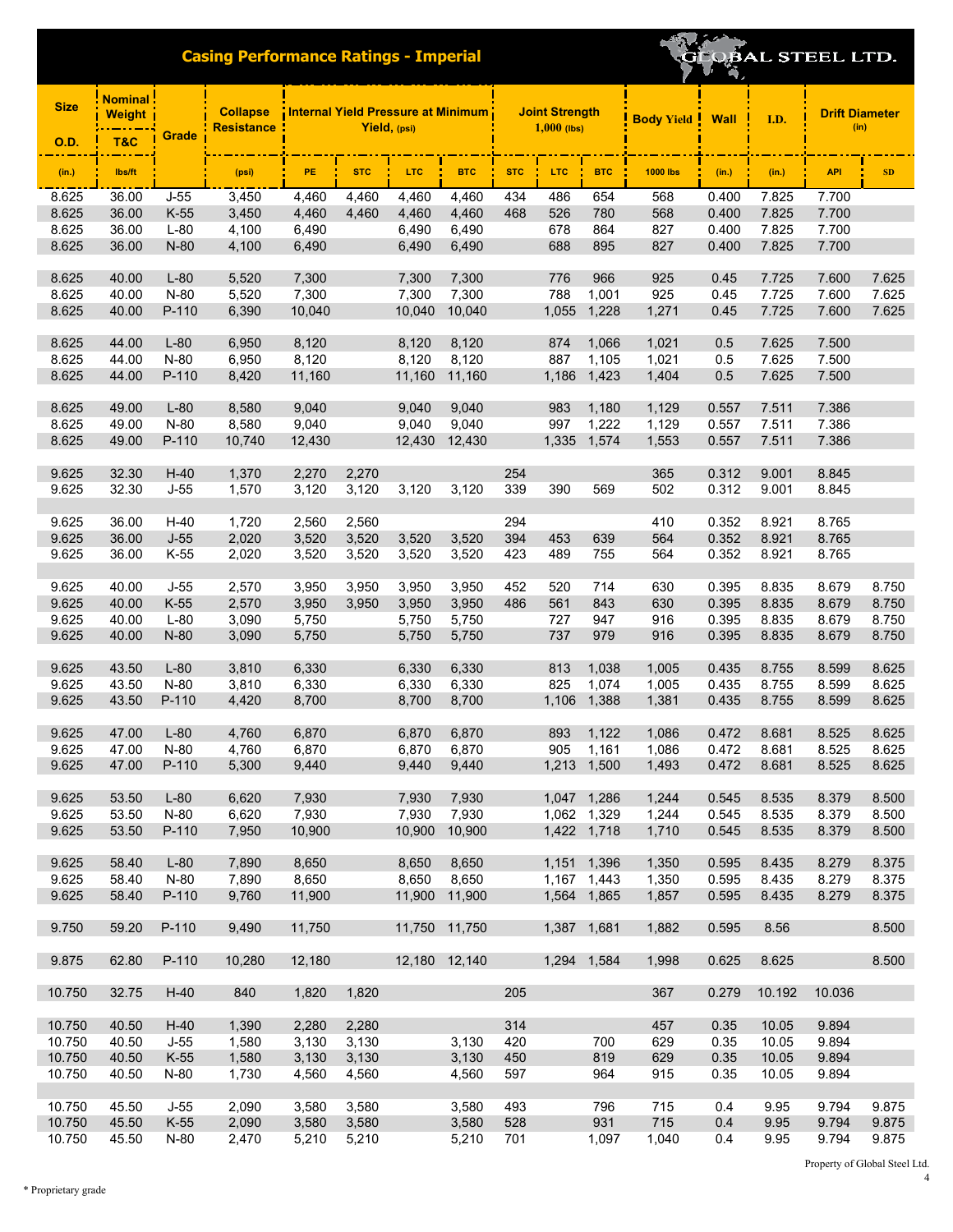| <b>Size</b>      | <b>Nominal</b><br><b>Weight</b> |                  | <b>Collapse</b><br><b>Resistance</b> |                | Yield, (psi)   |            | <b>Internal Yield Pressure at Minimum</b> |            | <b>Joint Strength</b><br>$1,000$ (lbs) |                | <b>Body Yield</b> | <b>Wall</b>    | I.D.             | <b>Drift Diameter</b><br>(in) |        |
|------------------|---------------------------------|------------------|--------------------------------------|----------------|----------------|------------|-------------------------------------------|------------|----------------------------------------|----------------|-------------------|----------------|------------------|-------------------------------|--------|
| <b>O.D.</b>      | <b>T&amp;C</b>                  | Grade            |                                      |                |                |            |                                           |            |                                        |                |                   |                |                  |                               |        |
| (in.)            | lbs/ft                          |                  | (psi)                                | PE             | <b>STC</b>     | <b>LTC</b> | <b>BTC</b>                                | <b>STC</b> | <b>LTC</b>                             | <b>BTC</b>     | <b>1000 lbs</b>   | (in.)          | (in.)            | <b>API</b>                    | SD     |
|                  |                                 |                  |                                      |                |                |            |                                           |            |                                        |                |                   |                |                  |                               |        |
| 10.750           | 51.00                           | $J-55$           | 2,700                                | 4,030          | 4,030          |            | 4,030                                     | 565        |                                        | 891            | 801               | 0.45           | 9.85             | 9.694                         |        |
| 10.750           | 51.00                           | $K-55$           | 2,700                                | 4,030          | 4,030          |            | 4,030                                     | 606        |                                        | 1,043          | 801               | 0.45           | 9.85             | 9.694                         |        |
| 10.750<br>10.750 | 51.00<br>51.00                  | $L-80$<br>$N-80$ | 3,220<br>3,220                       | 5,860<br>5,860 | 5,860<br>5,860 |            | 5,860<br>5,860                            | 794<br>804 |                                        | 1,190<br>1,228 | 1,165<br>1,165    | 0.45<br>0.45   | 9.85<br>9.85     | 9.694<br>9.694                |        |
| 10.750           | 51.00                           | P-110            | 3,660                                | 8,060          | 8,060          |            | 8,060                                     | 1,080      |                                        | 1,594          | 1,602             | 0.45           | 9.85             | 9.694                         |        |
|                  |                                 |                  |                                      |                |                |            |                                           |            |                                        |                |                   |                |                  |                               |        |
| 10.750           | 55.50                           | $L-80$           | 4,020                                | 6,450          | 6.450          |            | 6,450                                     | 884        |                                        | 1,303          | 1,276             | 0.495          | 9.76             | 9.604                         | 9.625  |
| 10.750           | 55.50                           | $N-80$           | 4,020                                | 6,450          | 6,450          |            | 6,450                                     | 895        |                                        | 1,345          | 1,276             | 0.495          | 9.76             | 9.604                         | 9.625  |
| 10.750           | 55.50                           | P-110            | 4,610                                | 8,860          | 8,860          |            | 8,860                                     | 1,203      |                                        | 1,745          | 1,754             | 0.495          | 9.76             | 9.604                         | 9.625  |
| 10.750           | 60.70                           | $L-80$           | 5,160                                | 7,100          | 7,100          |            | 7,100                                     | 983        |                                        | 1,428          | 1,398             | 0.545          | 9.66             | 9.504                         |        |
| 10.750           | 60.70                           | N-80             | 5,160                                | 7,100          | 7,100          |            | 7,100                                     | 996        |                                        | 1,473          | 1,398             | 0.545          | 9.66             | 9.504                         |        |
| 10.750           | 60.70                           | N-80             | 5,160                                | 7,100          | 7,100          |            | 7,100                                     | 996        |                                        | 1,473          | 1,398             | 0.545          | 9.66             | 9.504                         |        |
| 10.750           | 60.70                           | P-110            | 5,880                                | 9,760          | 9,760          |            | 9,760                                     | 1,338      |                                        | 1,912          | 1,922             | 0.545          | 9.66             | 9.504                         |        |
|                  |                                 |                  |                                      |                |                |            |                                           |            |                                        |                |                   |                |                  |                               |        |
| 10.750           | 65.70                           | $L-80$           | 6,300                                | 7,750          | 7,750          |            | 7,750                                     | 1,082      |                                        | 1,551          | 1,519             | 0.595          | 9.56             | 9.404                         | 9.504  |
| 10.750           | 65.70                           | $N-80$           | 6,300                                | 7,750          | 7,750          |            | 7,750                                     | 1,096      |                                        | 1,600          | 1,519             | 0.595          | 9.56             | 9.404                         | 9.504  |
| 10.750           | 65.70                           | P-110            | 7,500                                | 10,650         | 10,650         |            | 10,650                                    | 1,472      |                                        | 2,077          | 2,088             | 0.595          | 9.56             | 9.404                         | 9.504  |
| 10.750           | 71.10                           | $P-110$          | 9,300                                | 11,640         | 11,240         |            | 10,980                                    | 1,618      |                                        | 2,257          | 2,269             | 0.65           | 9.45             | 9.294                         |        |
| 11.750           | 42.00                           | $H-40$           | 1,040                                | 1,980          | 1,980          |            | 1,980                                     | 307        |                                        | 554            | 478               | 0.333          | 11.084           | 10.928                        | 11.000 |
| 11.750           | 42.00                           | $J-55$           | 1,120                                | 2,730          | 2,730          |            | 2,730                                     | 412        |                                        | 719            | 657               | 0.333          | 11.084           | 10.897                        | 11.000 |
|                  |                                 |                  |                                      |                |                |            |                                           |            |                                        |                |                   |                |                  |                               |        |
| 11.750<br>11.750 | 47.00<br>47.00                  | $J-55$<br>$K-55$ | 1,510<br>1,510                       | 3,070<br>3,070 | 3,070<br>3,070 |            | 3,070<br>3,070                            | 477<br>509 |                                        | 807<br>935     | 737<br>737        | 0.375<br>0.375 | 11.000<br>11.000 | 10.844<br>10.844              |        |
|                  |                                 |                  |                                      |                |                |            |                                           |            |                                        |                |                   |                |                  |                               |        |
| 11.750           | 54.00                           | $J-55$           | 2,070                                | 3,560          | 3,560          |            | 3,560                                     | 568        |                                        | 931            | 850               | 0.435          | 10.88            | 10.724                        |        |
| 11.750           | 54.00                           | $K-55$           | 2,070                                | 3,560          | 3,560          |            | 3,560                                     | 606        |                                        | 1,079          | 850               | 0.435          | 10.88            | 10.724                        |        |
|                  |                                 |                  |                                      |                |                |            |                                           |            |                                        |                |                   |                |                  |                               |        |
| 11.750           | 60.00                           | $J-55$           | 2,660                                | 4,010          | 4.010          |            | 4,010                                     | 649        |                                        | 1,042          | 952               | 0.489          | 10.772           | 10.616                        | 10.625 |
| 11.750           | 60.00                           | $K-55$           | 2,660                                | 4,010          | 4,010          |            | 4,010                                     | 693        |                                        | 1,208          | 952               | 0.489          | 10.772           | 10.616                        | 10.625 |
| 11.750           | 60.00                           | $L-80$           | 3,180                                | 5,830          | 5,830          |            | 5,830                                     | 913        |                                        | 1,399          | 1,384             | 0.489          | 10.772           | 10.616                        | 10.625 |
| 11.750           | 60.00                           | N-80             | 3,180                                | 5,830          | 5,830          |            | 5,830                                     | 924        |                                        | 1,440          | 1,384             | 0.489          | 10.772           | 10.616                        | 10.625 |
| 11.750           | 60.00                           | P-110            | 3,610                                | 8,010          | 8,010          |            | 8,010                                     | 1,242      |                                        | 1,877          | 1,903             | 0.489          | 10.772           | 10.616                        | 10.625 |
| 11.750           | 65.00                           | $L-80$           | 3,870                                | 6,360          | 6,360          |            | 6,360                                     | 1,007      |                                        | 1,521          | 1,505             | 0.534          | 10.682           | 10.526                        | 10.625 |
| 11.750           | 65.00                           | N-80             | 3,870                                | 6,360          | 6,360          |            | 6,360                                     | 1,019      |                                        | 1,566          | 1,505             | 0.534          | 10.682           | 10.625                        | 10.625 |
| 11.750           | 65.00                           | P-110            | 4,480                                | 8,750          | 8,750          |            | 8,750                                     | 1,371      |                                        | 2,041          | 2,070             | 0.534          | 10.682           | 10.526                        | 10.625 |
|                  |                                 |                  |                                      |                |                |            |                                           |            |                                        |                |                   |                |                  |                               |        |
| 11.750           | 71.00                           | P-110            | 5,470                                | 9,530          | 9,530          |            | 9,530                                     | 1,506      |                                        | 2,215          | 2,246             | 0.582          | 10.586           | 10.43                         |        |
| 11.875           | 71.80                           | P-110            | 5,290                                | 9,430          | 9,430          |            | 9,430                                     | 1,329      |                                        | 1,988          | 2,271             | 0.582          | 10.711           |                               | 10.625 |
| 13.375           | 48.00                           | $H-40$           | 740                                  | 1,730          | 1,730          |            | 1,730                                     | 322        |                                        | 607            | 541               | 0.33           | 12.715           | 12.559                        |        |
| 13.375           | 54.50                           | $J-55$           | 1,130                                | 2,730          | 2,730          |            | 2,730                                     | 514        |                                        | 909            | 853               | 0.38           | 12.615           | 12.459                        |        |
| 13.375           | 54.50                           | $K-55$           | 1,130                                | 2,730          | 2,730          |            | 2,730                                     | 547        |                                        | 1,038          | 853               | 0.38           | 12.615           | 12.459                        |        |
|                  |                                 |                  |                                      |                |                |            |                                           |            |                                        |                |                   |                |                  |                               |        |
| 13.375           | 61.00                           | $J-55$           | 1,540                                | 3,090          | 3,090          |            | 3,090                                     | 595        |                                        | 1,025          | 962               | 0.43           | 12.515           | 12.359                        |        |
| 13.375           | 61.00                           | K-55             | 1,540                                | 3,090          | 3,090          |            | 3,090                                     | 633        |                                        | 1,169          | 962               | 0.43           | 12.515           | 12.359                        |        |
| 13.375           | 68.00                           | $J-55$           | 1,950                                | 3,450          | 3,450          |            | 3,450                                     | 675        |                                        | 1,140          | 1,069             | 0.48           | 12.415           | 12.259                        |        |
| 13.375           | 68.00                           | $K-55$           | 1,950                                | 3,450          | 3,450          |            | 3,450                                     | 718        |                                        | 1,300          | 1,069             | 0.48           | 12.415           | 12.259                        |        |
| 13.375           | 68.00                           | $L-80$           | 2,260                                | 5,020          | 5,020          |            | 5,020                                     | 952        |                                        | 1,545          | 1,556             | 0.48           | 12.415           | 12.259                        |        |
| 13.375           | 68.00                           | N-80             | 2,260                                | 5,020          | 5,020          |            | 5,020                                     | 963        |                                        | 1,585          | 1,556             | 0.48           | 12.415           | 12.259                        |        |
| 13.375           | 68.00                           | P-110            | 2,340                                | 6,910          | 6,910          |            | 6,910                                     | 1,297      |                                        | 2,079          | 2,139             | 0.48           | 12.415           | 12.259                        |        |

**TLOBAL STEEL LTD.**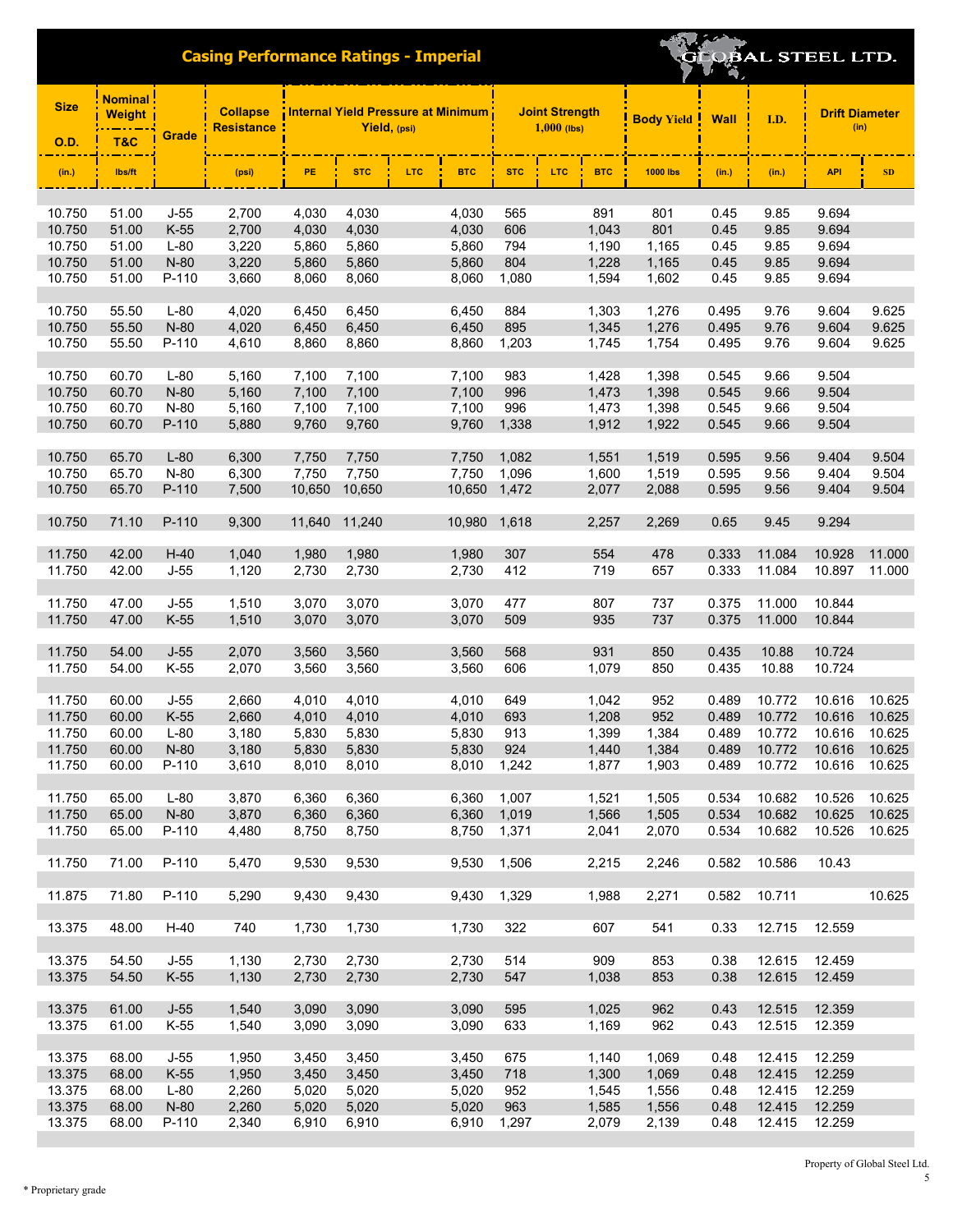| <b>Size</b>      | <mark>Nominal :</mark><br><b>Weight</b> |                  | <b>Collapse</b><br><b>Resistance</b> | Internal Yield Pressure at Minimum<br>Yield, (psi) |                |       |                | <b>Joint Strength</b><br>$1,000$ (lbs) |     |                | <b>Body Yield</b> | <b>Wall</b>    | I.D.             | <b>Drift Diameter</b><br>(in) |                  |
|------------------|-----------------------------------------|------------------|--------------------------------------|----------------------------------------------------|----------------|-------|----------------|----------------------------------------|-----|----------------|-------------------|----------------|------------------|-------------------------------|------------------|
| <b>O.D.</b>      | T&C                                     | Grade            |                                      |                                                    |                |       |                |                                        |     |                |                   |                |                  |                               |                  |
| (in.)            | lbs/ft                                  |                  | (psi)                                | PE                                                 | <b>STC</b>     | LTC.  | <b>BTC</b>     | <b>STC</b>                             | LTC | <b>BTC</b>     | <b>1000 lbs</b>   | (in.)          | (in.)            | <b>API</b>                    | SD               |
| 13.375           | 72.00                                   | $L-80$           | 2,670                                | 5,380                                              | 5,380          |       | 5,380          | 1,029                                  |     | 1,650          | 1,661             | 0.514          | 12.347           | 12.191                        | 12.250           |
| 13.375<br>13.375 | 72.00<br>72.00                          | N-80<br>P-110    | 2,670<br>2,890                       | 5,380<br>7,400                                     | 5,380<br>7,400 |       | 5,380<br>7,400 | 1,040<br>1,402                         |     | 1,693          | 1,661<br>2,284    | 0.514<br>0.514 | 12.347<br>12.347 | 12.191<br>12.191              | 12.250<br>12.250 |
|                  |                                         |                  |                                      |                                                    |                |       |                |                                        |     | 2,221          |                   |                |                  |                               |                  |
| 13.375           | 80.70                                   | P-110            | 4,000                                | 8,350                                              |                |       | 8,350          |                                        |     | 2,493          | 2,565             | 0.58           | 12.215           | 12.059                        |                  |
| 13.375           | 86.00                                   | P-110            | 4,780                                | 9,000                                              |                |       | 8,980          |                                        |     | 2,677          | 2,754             | 0.625          | 12.125           | 11.969                        |                  |
| 13.500           | 81.40                                   | P-110            | 3,910                                | 8,270                                              |                |       | 8,270          |                                        |     | 2,235          | 2,590             | 0.58           | 12.34            |                               | 12.250           |
| 13.625           | 88.20                                   | P-110            | 4,570                                | 8,830                                              |                |       | 8,830          |                                        |     | 2,163          | 2,808             | 0.625          | 12.375           |                               | 12.250           |
| 16.000           | 65.00                                   | $H-40$           | 630                                  | 1,640                                              | 1,640          |       | 1,640          | 439                                    |     | 781            | 736               | 0.375          | 15.25            | 15.062                        |                  |
|                  | 75.00                                   |                  |                                      |                                                    |                |       |                |                                        |     |                |                   |                | 15.124           |                               |                  |
| 16.000<br>16.000 | 75.00                                   | $J-55$<br>$K-55$ | 1,020<br>1,020                       | 2,630<br>2,630                                     | 2,630<br>2,630 |       | 2,630<br>2,630 | 710<br>752                             |     | 1,200<br>1,331 | 1,178<br>1,178    | 0.438<br>0.438 | 15.124           | 14.936<br>14.936              |                  |
|                  |                                         |                  |                                      |                                                    |                |       |                |                                        |     |                |                   |                |                  |                               |                  |
| 16.000           | 84.00                                   | $J-55$           | 1,410                                | 2,980                                              | 2,980          |       | 2,980          | 817                                    |     | 1,351          | 1,326             | 0.495          | 15.01            | 14.822                        |                  |
| 16.000<br>16.000 | 84.00                                   | $K-55$           | 1,410                                | 2,980                                              | 2,980          |       | 2,980          | 865                                    |     | 1,499          | 1,326             | 0.495          | 15.01<br>15.01   | 14.822                        |                  |
| 16.000           | 84.00<br>84.00                          | N-80<br>P-110    | 1,480<br>1,480                       | 4,330<br>5,960                                     | 4,330<br>5,960 |       | 4,330<br>5,960 | 1,167<br>1,575                         |     | 1,898<br>2,518 | 1,929<br>2,652    | 0.495<br>0.495 | 15.01            | 14.822<br>14.822              |                  |
|                  |                                         |                  |                                      |                                                    |                |       |                |                                        |     |                |                   |                |                  |                               |                  |
| 16.000           | 95.00                                   | N-80             | 2,180                                | 4,950                                              |                |       | 4,950          |                                        |     | 2,161          | 2,196             | 0.566          | 14.868           |                               | 14.750           |
| 16.000           | 95.00                                   | P-110            | 2,230                                | 6,810                                              |                |       | 6,810          |                                        |     | 2,866          | 3,019             | 0.566          | 14.868           |                               | 14.750           |
| 16.000           | 97.00                                   | N-80             | 2,270                                | 5,030                                              |                |       | 5,030          |                                        |     | 2,194          | 2,230             | 0.575          | 14.85            |                               | 14.750           |
| 16.000           | 97.00                                   | P-110            | 2,340                                | 6,920                                              |                |       | 6,920          |                                        |     | 2,910          | 3,067             | 0.575          | 14.85            |                               | 14.750           |
|                  |                                         |                  |                                      |                                                    |                |       |                |                                        |     |                |                   |                |                  |                               |                  |
| 16.000           | 109.00                                  | $J-55$           | 2,560                                | 3,950                                              | 3,950          |       | 3,950          | 1,116                                  |     | 1,772          | 1,739             | 0.656          | 14.69            | 14.5                          |                  |
| 16.000           | 109.00                                  | $K-55$           | 2,560                                | 3,950                                              | 3,950          |       | 3,950          | 1,181                                  |     | 1,965          | 1,739             | 0.656          | 14.69            | 14.5                          |                  |
| 16.000           | 109.00                                  | N-80             | 3,080                                | 5,740                                              | 5,740          |       | 5,740          | 1,594                                  |     | 2,489          | 1,739             | 0.656          | 14.69            | 14.5                          |                  |
| 16.000           | 118.00                                  | $J-55$           | 3,170                                | 4,300                                              | 4,300          |       | 4,300          | 1,224                                  |     | 1,924          | 1,889             | 0.715          | 14.57            | 14.382                        |                  |
| 16.000           | 118.00                                  | $K-55$           | 3,170                                | 4,300                                              | 4,300          |       | 4,300          | 1,296                                  |     | 2,131          | 1,889             | 0.715          | 14.57            | 14.382                        |                  |
| 16.000           | 118.00                                  | N-80             | 3,680                                | 6,260                                              | 6,260          |       | 6,260          | 1,741                                  |     | 2,703          | 2,747             | 0.715          | 14.57            | 14.382                        |                  |
| 18.625           | 87.50                                   | $H-40$           | 630                                  | 1,630                                              | 1,630          |       | 1,630          | 559                                    |     | 993            | 995               | 0.435          | 17.755           | 17.567                        |                  |
| 18.625           | 87.50                                   | $J-55$           | 630                                  | 2,250                                              | 2,250          |       | 2,250          | 754                                    |     | 1,329          | 1,368             | 0.435          | 17.755           | 17.567                        |                  |
| 18.625           | 87.50                                   | K-55             | 630                                  | 2,250                                              | 2,250          |       | 2,250          | 794                                    |     | 1,427          | 1,368             | 0.435          | 17.755           | 17.567                        |                  |
| 18.625           | 87.50                                   | N-80             | 630                                  | 3,270                                              | 3,270          |       | 3,270          | 1,079                                  |     | 1,887          | 1,990             | 0.435          | 17.755           | 17.567                        |                  |
| 18.625           | 94.50                                   | $H-40$           | 780                                  | 1,760                                              | 1,760          |       | 1,760          | 609                                    |     | 1,067          | 1,068             | 0.468          | 17.689           | 17.501                        |                  |
| 18.625           | 94.50                                   | $J-55$           | 780                                  | 2,420                                              | 2,420          |       | 2,420          | 821                                    |     | 1,427          | 1,469             | 0.468          | 17.689           | 17.501                        |                  |
| 18.625           | 94.50                                   | $K-55$           | 780                                  | 2,420                                              | 2,420          |       | 2,420          | 865                                    |     | 1,533          | 1,469             | 0.468          | 17.689           | 17.501                        |                  |
| 18.625           | 94.50                                   | N-80             | 780                                  | 3,520                                              | 3,520          |       | 3,520          | 1,174                                  |     | 2,027          | 2,137             | 0.468          | 17.689           | 17.501                        |                  |
| 18.625           | 106.00                                  | $H-40$           | 1,140                                | 2,000                                              | 2,000          |       | 2,000          | 703                                    |     | 1,206          | 1,208             | 0.531          | 17.563           | 17.375                        |                  |
| 18.625           | 106.00                                  | $J-55$           | 1,140                                | 2,740                                              | 2,740          |       | 2,740          | 948                                    |     | 1,613          | 1,661             | 0.531          | 17.563           | 17.375                        |                  |
| 18.625           | 106.00                                  | K-55             | 1,140                                | 2,740                                              | 2.740          |       | 2,740          | 998                                    |     | 1,733          | 1,661             | 0.531          | 17.563           | 17.375                        |                  |
| 18.625           | 106.00                                  | $N-80$           | 1,150                                | 3,990                                              | 3,990          |       | 3,990          | 1,356                                  |     | 2,292          | 2,416             | 0.531          | 17.563           | 17.375                        |                  |
| 18.625           | 117.50                                  | $H-40$           | 1,500                                | 2,230                                              | 2,230          |       | 2,230          | 795                                    |     | 1,342          | 1,344             | 0.593          | 17.439           | 17.251                        |                  |
| 18.625           | 117.50                                  | J-55             | 1,510                                | 3,060                                              | 3,060          |       | 3,060          | 1,072                                  |     | 1,795          | 1,849             | 0.593          | 17.439           | 17.251                        |                  |
| 18.625           | 117.50                                  | $K-55$           | 1,510                                | 3,060                                              | 3,060          |       | 3,060          | 1,129                                  |     | 1,929          | 1,849             | 0.593          | 17.439           | 17.251                        |                  |
| 18.625           | 117.50                                  | N-80             | 1,620                                | 4,460                                              | 4,460          |       | 4,460          | 1,534                                  |     | 2,551          | 2,689             | 0.593          | 17.439           | 17.251                        |                  |
| 20.000           | 94.00                                   | $H-40$           | 520                                  | 1,530                                              | 1,530          |       | 1,530          | 581                                    |     | 1,041          | 1,077             | 0.438          | 19.124           | 18.936                        |                  |
| 20.000           | 94.00                                   | $J-55$           | 520                                  | 2,110                                              | 2,110          | 2,110 | 2,110          | 783                                    | 907 | 1,402          | 1,480             | 0.438          | 19.124           | 18.936                        |                  |
| 20.000           | 94.00                                   | $K-55$           | 520                                  | 2,110                                              | 2,110          | 2,110 | 2,110          | 824                                    | 955 | 1,479          | 1,480             | 0.438          | 19.124           | 18.936                        |                  |

**EQBAL STEEL LTD.**